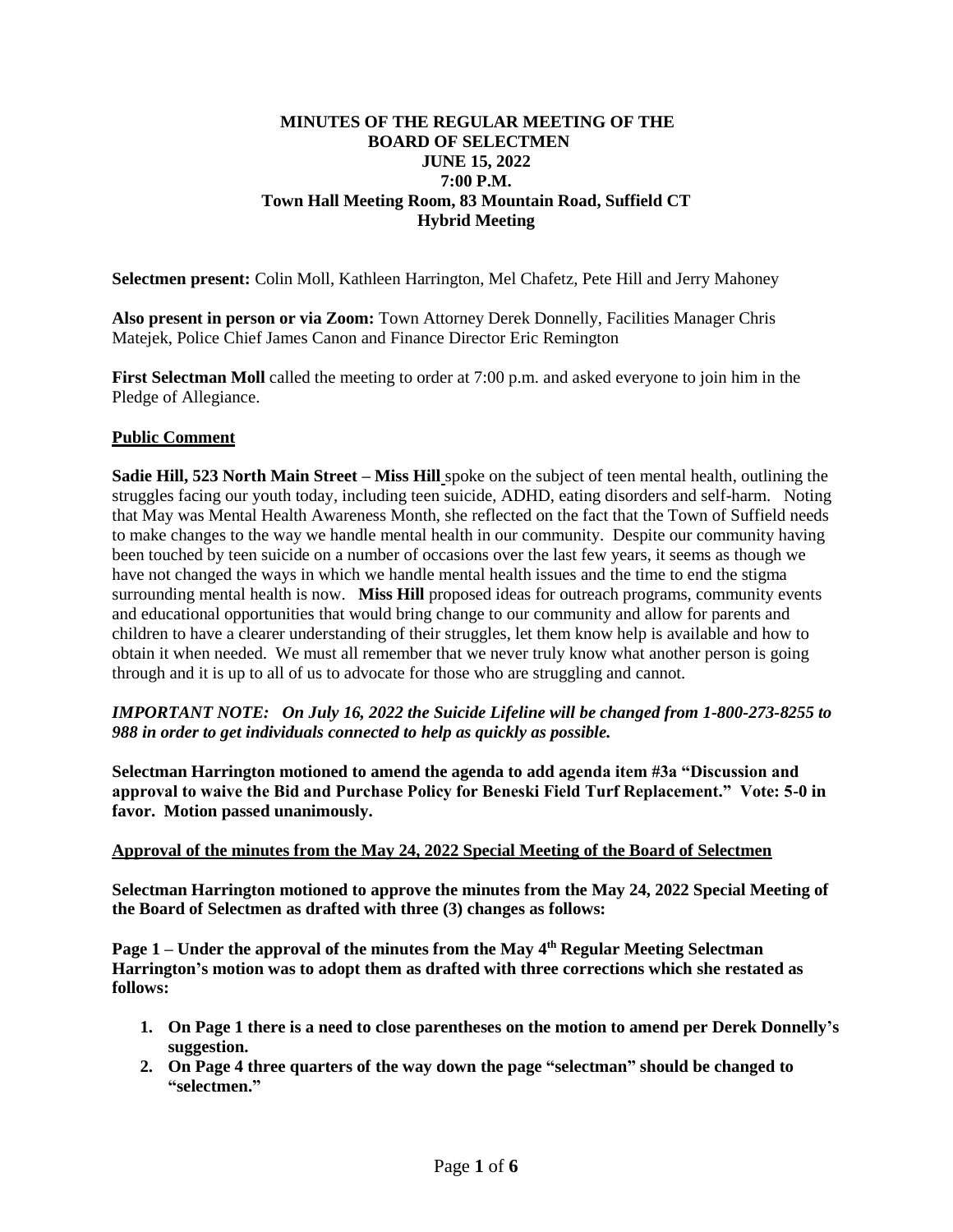**3. On Page 5 under the discussion of Tamer's Witness Stone under Selectman Harrington's comments at the end she had asked that they include the sentences that "the Board of Selectmen voted unanimously in favor of a placement last year for Tamer's Witness Stone but the State Department of Transportation rejected the proposed location thus causing the delay and requiring further consideration for a placement site."**

**Vote: 5-0 in favor. Motion passed unanimously.**

## **Discussion and approval to waive the Bid and Purchase Policy for Beneski Field Turf Replacement**

**Attorney Donnelly** provided an overview of documentation provided to the board with regard to a state statute that may help the town with the proposed turf replacement for Beneski Field. The statute in questions reads as follows:

## *Statute:*

*C.G.S. 7-148v (b) Notwithstanding the provisions of the general statutes or any municipal charter, special act or ordinance, any municipality may purchase equipment, supplies, materials or services from a person who has a contract to sell such goods or services to other state governments, political subdivisions of the state, nonprofit organizations or public purchasing consortia available through a regional educational service center or regional council of governments, in accordance with the provisions of such contract.*

**Attorney Donnelly** explained that the state statute allows the Town to utilize an approved vendor that has been competitively bid by the State or other regional agencies, including a regional education service center, without having to competitively bid, allowing the town to streamline the bid and purchase process.

In pricing out the upcoming Field Turf project at the High School, Town staff found an opportunity to take advantage of competitive pricing through CREC, with both significant savings to the Town and the additional benefit of being able to complete it this summer. Earlier this year the Town authorized the use of \$750,000 in ARPA money for this project and this proposal is \$100,000 less than budgeted.

It is **Attorney Donnelly's** opinion that this proposal fits squarely into the statute and he believes the Town staff could move forward without additional Board of Selectmen approval. However, in the past, that has not been the town's modus operandi. Given the amount of money in question, the importance of transparency and the involvement of ARPA funds, he recommends that the Board of Selectmen approve the waiver of the bid and purchase policy for this contract, out of an abundance of caution.

Discussion ensued amongst all members of the board. Topics included clarification of the applications of the statute, interpretation of the process for the Bid and Purchase Policy, the waiving process and expected timeline should the waiver be approved. Numerous questions were asked regarding the generic vendor contract that had been provided to the selectmen for review. **Attorney Donnelly** and **First Selectman Moll** cautioned the selectmen from getting too caught up in the details of the contract as this was not a contract specific to the Town of Suffield turf replacement project but more of an example to work from. **Selectman Hill** and **Selectman Mahoney** felt that moving forward with the RFP process and waiting for bids may be a better way to proceed. A discussion followed regarding the difficulties the town has with getting contractors to bid on projects, especially a project with such a specialized item as astro-turf. **Mr. Matejek** used the recent RFP process for the Middle School Basketball and Tennis courts as a recent example of how difficult it can be and the obstacles the town is up against, including a unique construction climate, escalating materials costs and supply chain issues. Financial savings and the proposed timeline of the project, should we move forward with the vendor currently being discussed,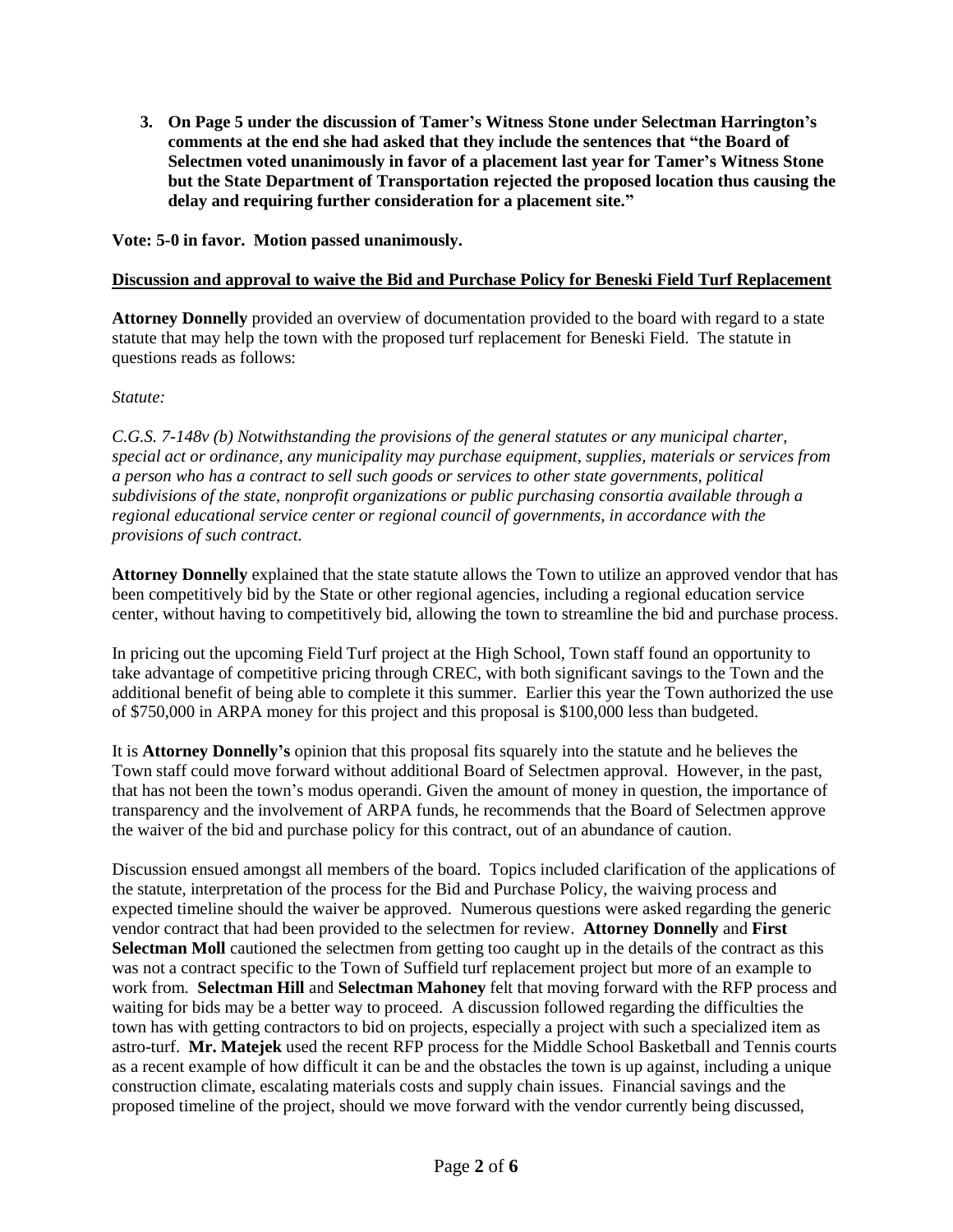appear to be quite favorable but due to the information only being received a few hours earlier, neither **Selectman Hill** nor **Selectman Mahoney** feel it is appropriate to move forward. **Selectman Harrington**  asked numerous questions about the contract language which **Attorney Donnelly** addressed to the best of his ability. He did note that he also has many additional questions that he plans to ask about the contract and assured the selectmen that he will make sure all concerns are addressed in a satisfactory manner.

# **Selectman Harrington motioned to waive the Bid and Purchase Policy for Beneski Field Turf Replacement.**

**Selectman Harrington** explained her reasoning for making the motion to waive by stating that she sees the waiving of the policy as simply allowing us to move forward in the process as it is not a matter of signing a contract. She trusts that **Attorney Donnelly** will handle the concerns brought to light this evening and if he is unable to reach an agreement that will work for the town, the selectmen will revisit ways in which to move forward with the replacement of the turf field.

**Selectman Hill** and **Selectman Mahoney** again expressed their discomfort at making a decision and voting on the subject this evening.

# **Vote: 3 in favor (Moll, Harrington and Chafetz) and 2 against (Mahoney and Hill.) Motion passed.**

## **Approval of tentative agreement for the Fire Union**

**First Selectman Moll** explained that this was a subject already discussed at a Special Meeting of the Board of Selectman but action could not be taken as the wording of the agenda did not allow for it.

**Selectman Harrington motioned to approve the tentative agreement for the Fire Union. Vote: 5-0 in favor. Motion passed unanimously.** 

## **Discussion and approval of Dairy Abatement in the amount of \$6,730.65 to Benjamin J. Bielonko**

**Selectman Harrington motioned to approve Dairy Abatement in the amount of \$6,730.65 to Benjamin J. Bielonko. Vote: 5-0 in favor. Motion passed unanimously.**

## **Discussion and approval of Dairy Abatement in the amount of \$1,951.49 to David and Deborah Coulter Fusiek**

**Selectman Harrington motioned to approve Dairy Abatement in the amount of \$1,951.49 to David and Deborah Coulter Fusiek. Vote: 5-0 in favor. Motion passed unanimously.**

## **Discussion and approval of Dairy Abatement in the amount of \$4,620.80 to Lawrence and Susan Hastings**

**Selectman Harrington motioned to approve Dairy Abatement in the amount of \$4,620.80 to Lawrence and Susan Hastings. Vote: 5-0 in favor. Motion passed unanimously.**

## **Discussion and approval to transfer funds from past capital project accounts and create a new account for "Stoney Brook Bridge Repairs" and refer to the Board of Finance**

**Facilities Director Chris Matejek** addressed the selectmen and provided them details on old capital project accounts that still had fund balances in them which could be used to perform Stony Brook Bridge Repairs. He itemized each account and the balance associated with it, along with a description of what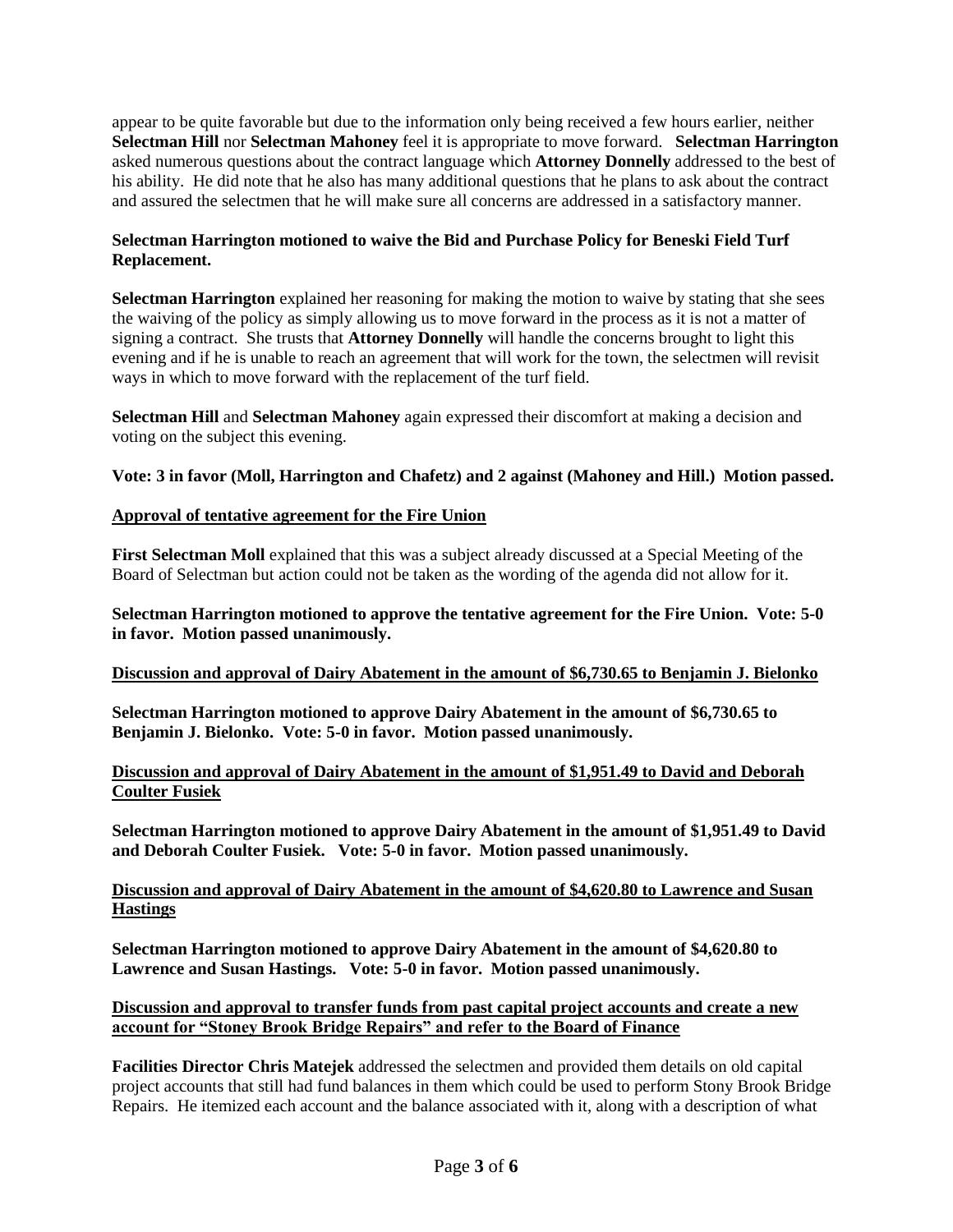the original projects had been. He also discussed the current structural state of the Stony Brook Bridge and what repairs will be necessary. According to Mr. Matejek, the amount of money we would be able to pull from these old accounts should sufficiently cover the cost of bridge repairs.

**Selectman Mahoney motioned to approve transfer of \$21,046.70 from past capital project accounts and create a new account for "Stoney Brook Bridge Repairs" and refer to the Board of Finance. Vote: 5-0 in favor. Motion passed unanimously.**

## **Discussion and approval to create an account for donations received for the 10-year tree plan**

**First Selectman Moll** explained the 10-year tree plan and the Tree Committee's desire to set up account in order to accept donations. In addition, the Tree Committee plans to apply for grants that are only available to municipalities and if they are given the funds they must have a designated account for the money. Donations will be used to help pay for items that cannot be paid for with grant funds as those funds can only be used to pay other non-profits.

## **Selectman Hill motioned to approve the creation of an account for donations received for the 10 year tree plan and refer to the Board of Finance. Vote: 5-0 in favor. Motion passed unanimously.**

## **Discussion and approval to transfer funds from contingency to the Highway Department and refer to the Board of Finance**

**First Selectman Moll** explained that there was no longer a need for this item and asked for a motion to table.

**Selectman Mahoney motioned to table the transfer of funds from contingency to the Highway Department and refer to the Board of Finance. Vote: 5-0 in favor. Motion passed unanimously.**

## **Discussion and approval to transfer funds from contingency to the Police Department and refer to the Board of Finance**

**Police Chief Jim Canon** and **Finance Director Eric Remington** provided an overview of the current financial situation as it relates to the Police Department budget, explained issues that had been recently discovered, provided commentary on the issues and offered a plan of action moving forward in order to correct the problems. The board was in agreement with the proposed action plan and satisfied with Mr. **Canon** and **Mr. Remington's** explanation and thanked them for a thorough job on their review of the numbers.

**Selectman Hill motioned to approve transfer of funds in the amount of \$269,245.88 from contingency to the Police Department and refer to the Board of Finance. Vote: 4 in favor (Moll, Hill, Chafetz and Harrington) and 1 opposed (Mahoney.) Motion passed.**

## **Discussion and approval to transfer funds from Library Budget payroll to Materials Budget**

**First Selectman Moll** explained that it is currently looking as though there will be an approximately \$22,000 surplus in the Library Payroll budget. As there is a current need for materials (i.e. books) he recommends a transfer of \$5,000.00 to the Materials Budget to assist with materials purchases. This will be applicable to the current fiscal year budget.

## **Selectman Harrington motioned to approve transfer of funds in the amount of \$5,000.00 from Library Budget payroll to Materials Budget. Vote: 5-0 in favor. Motion passed unanimously.**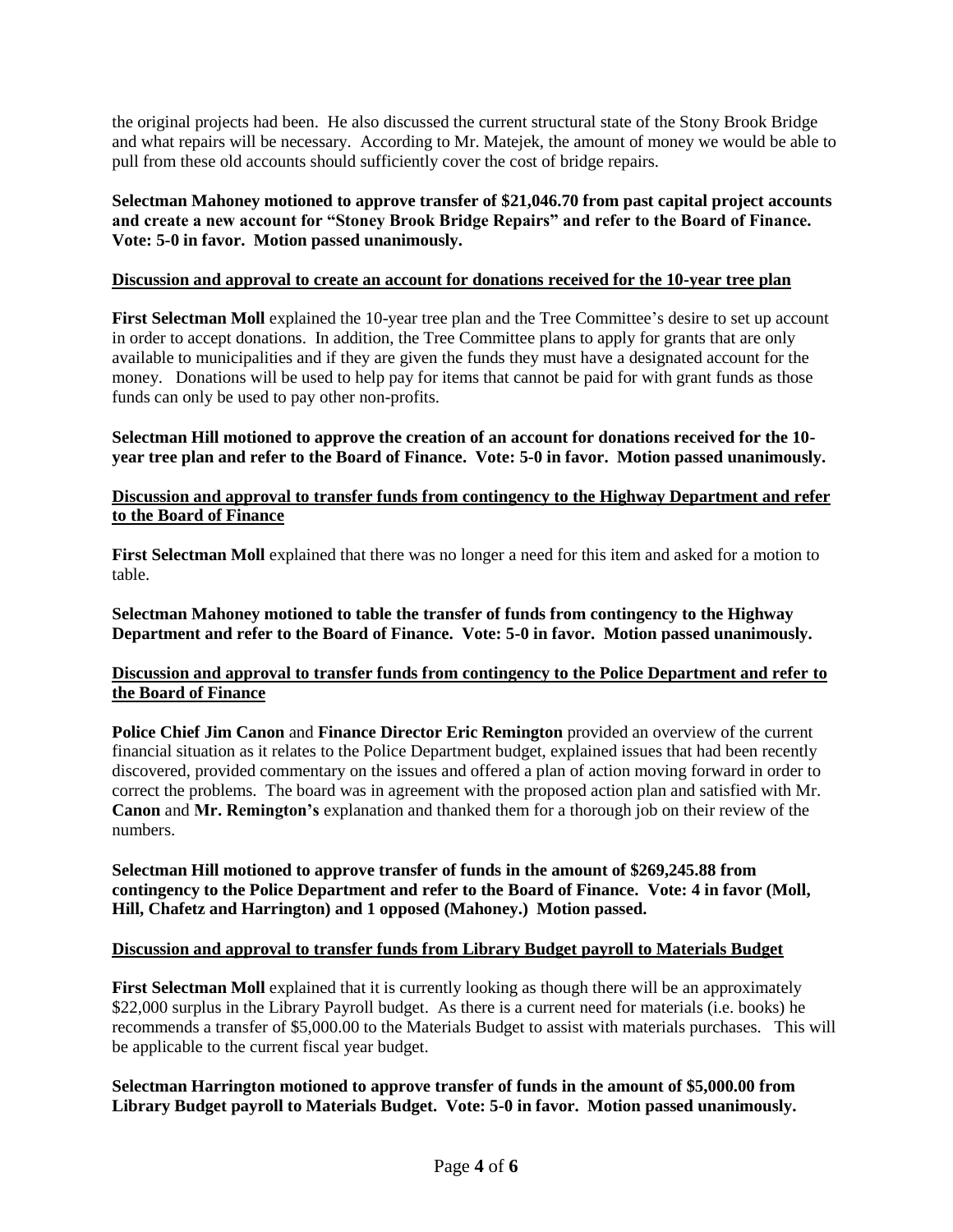# **Discussion and approval to transfer funds from First Selectman's payroll budget to purchase newer town vehicles to replace older vehicles**

**Selectman Harrington motioned to table the transfer of funds from First Selectman's payroll budget to purchase newer town vehicles to replace older vehicles. Vote: 5-0 in favor. Motion passed unanimously.**

#### **Selectman's Updates**

#### **New Building Official**

The Town of Suffield welcomes our new Building Official, **Kimberly Rogers,** who will be replacing Ted Flanders upon his retirement in July. She is currently training with Ted on Thursday and Friday of each week.

#### **Director of Public Works**

Congratulations to our current Facilities Manager **Chris Matejek** who has been promoted to Director of Public Works. This position will combine the roles of the Facilities Manager and the Highway Foreman.

## **Hydro-seeding on Multi-use Trail**

Hydro-seeding is being completed along the new multi-use trail and fencing will be installed along the trail over the next few weeks. A ribbon cutting will be held at the beginning of July.

#### **Summer Fair**

A friendly reminder for all to check out the Suffield Summer Fair which will be held this weekend beginning on Friday, June  $17<sup>th</sup>$  and running through Sunday, June  $19<sup>th</sup>$ . The fireworks will be held on Friday with a rain date of Saturday.

#### **Parks and Recreation – Summer Concert Series**

Reminder to check out the Summer Concert Series calendar for all the upcoming shows.

## **Tamer Witness Stone Placement Update**

Location has been confirmed and placement should be complete within the next month or two.

## **Broad Brook Brewery Payments**

The funds owed to the Town of Suffield by Broad Brook Brewery have begun with the first payment being received at the end of May.

## **PCB Testing at the Library**

More to come, but it looks as though the town may be granted leniency on the PCB testing at the Library.